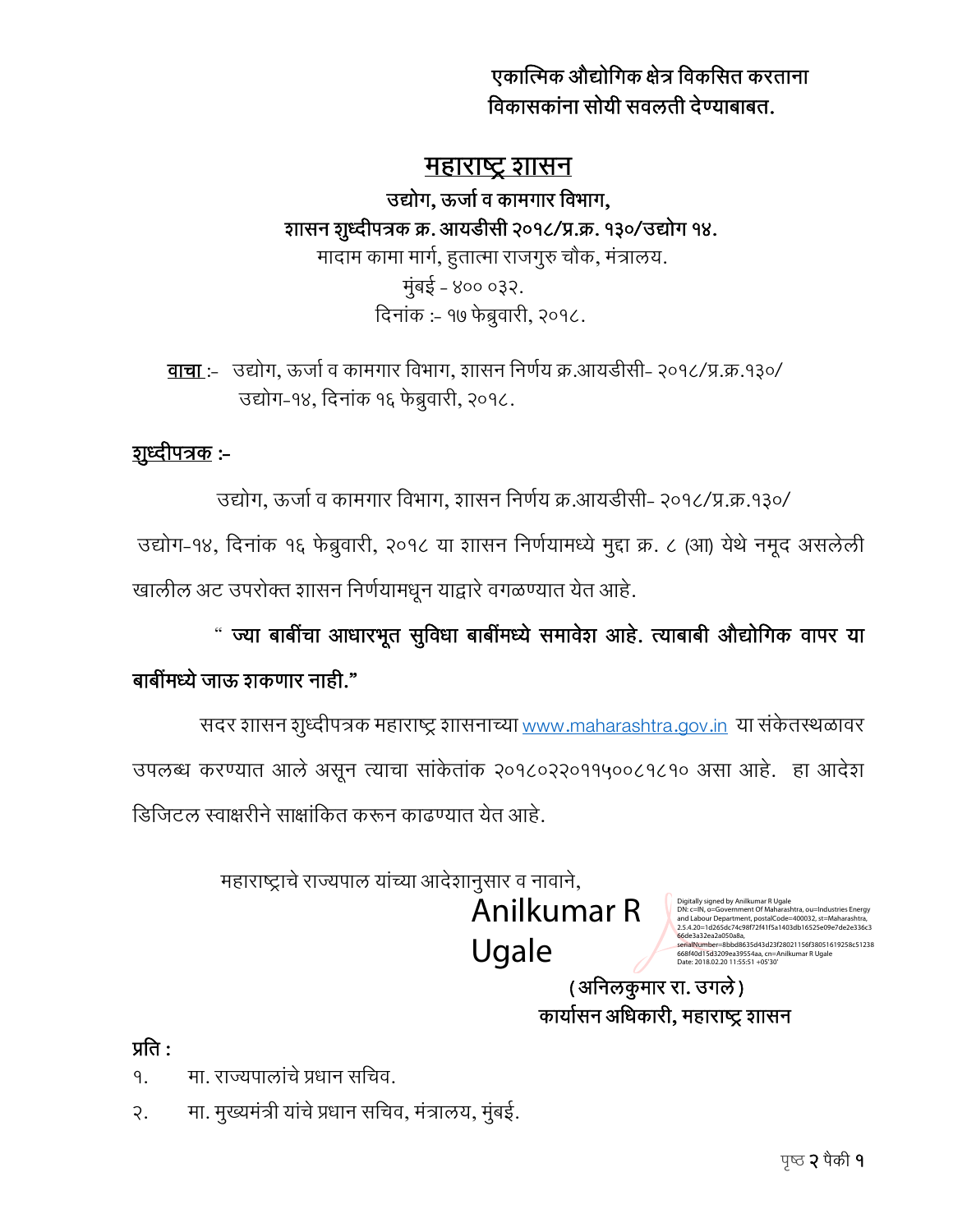- ३. मा. मंत्री (उद्योग), यांचे खाजगी सचिव, मंत्रालय, मुंबई.
- ४. मा. राज्यमंत्री (उद्योग), यांचे खाजगी सचिव, मंत्रालय, मुंबई.
- ५. वा. मंत्री (सर्व) व मा. राज्यमंत्री (सर्व), यांचे खाजगी सचिव, मंत्रालय, मुंबई.
- ६. व्या. विरोधी पक्ष नेता, महाराष्ट्र विधानसभा यांचे खाजगी सचिव, विधानभवन, मुंबई.
- ७. मा. विरोधी पक्ष नेता, महाराष्ट्र विधानपरिषद यांचे खाजगी सचिव, विधानभवन, मुंबई.
- ८. ― मा. मुख्य सचिव, महाराष्ट्र राज्य, मंत्रालय, मुंबई.
- ९. मा. अपर मुख्य सचिव, वित्त विभाग, मंत्रालय, मुंबई.
- १०. मा. प्रधान सचिव, महसूल व वन विभाग, मंत्रालय, मुंबई.
- ११. मा. प्रधान सचिव (नगर विकास), नगरविकास विभाग, मंत्रालय, मुंबई.
- १२. मा. प्रधान सचिव, ऊर्जा विभाग, मंत्रालय, मुंबई.
- १३. मुख्य कार्यकारी अधिकारी, महाराष्ट्र औद्योगिक विकास महामंडळ, मुंबई.
- १४. गिकास आयुक्त (उद्योग), उद्योग संचालनालय, मुंबई.
- १५. सर्व जिल्हाधिकारी, महाराष्ट्र राज्य.
- १६. संचालक नगररचना, पुणे.
- १७. सर्व उपसंचालक /सहाय्यक संचालक (नगर रचना)
- १८. निवड नस्ती.

\*/\*/\*/////\*/\*/\*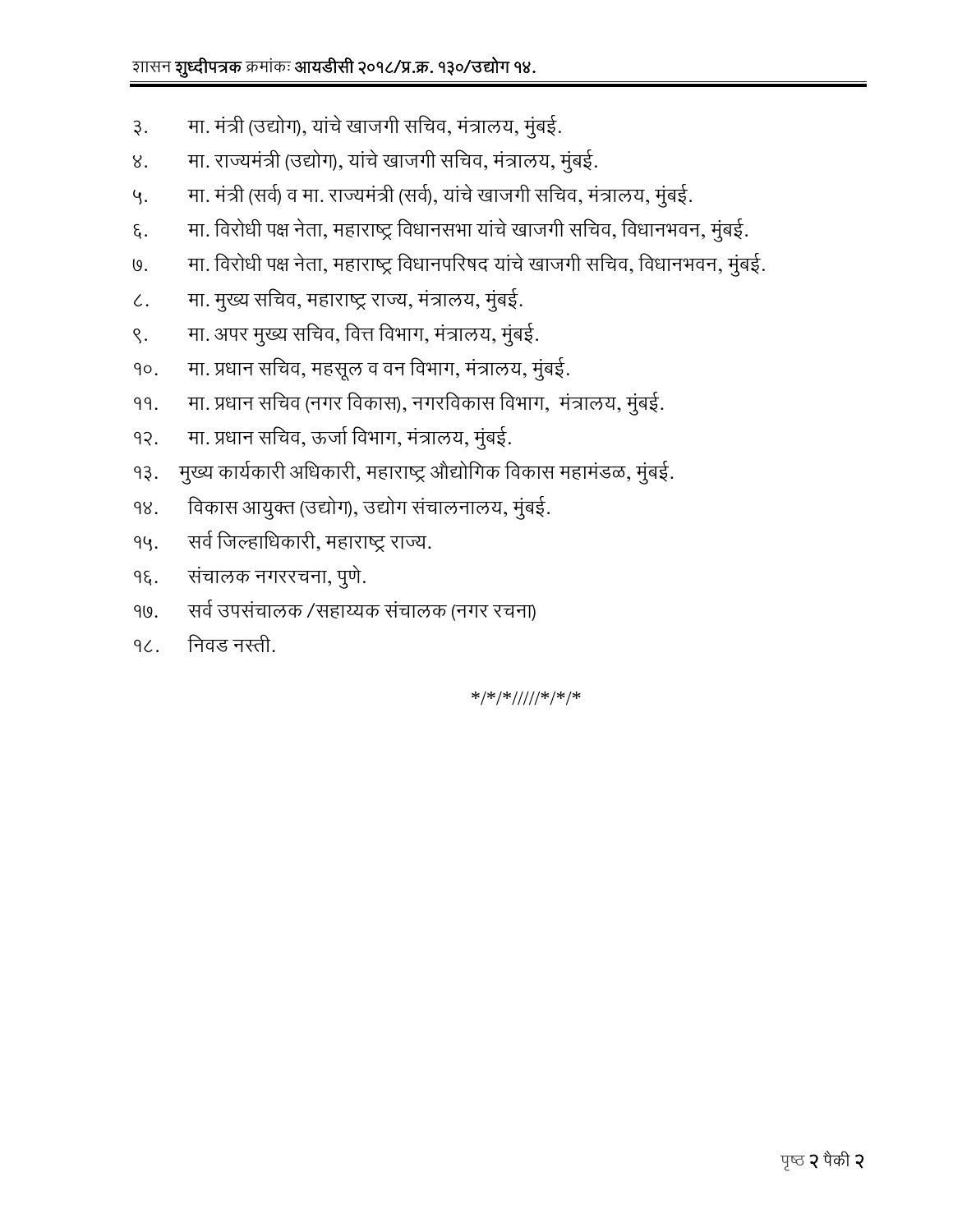#### **Incentive for Development of Integrated Industrial Area.**

#### **Government of Maharashtra Industry, Energy and Labour Department Government Corrigendum No. IDC/2018/C.R. 130/Industry-14** Madam Cama Road, Hutatma Rajguru Chowk, Mantralaya, Mumbai -32. Dated: 17<sup>th</sup> February, 2018.

 **Read:** Government Resolution Industry, Energy and Labour No. IDC/2018/C.R. 130/Industry-14, dated 16/02/2018.

#### **Corrigendum:-**

The Below mentioned condition in Government Resolution Industry, Energy and Labour **No. IDC/2018/C.R. 130/Industry-14,** dated 16/02/2018 at Para 8 (B) is deleted by this order.

Activity allowed in support activities shall not be allowed to be included in **industrial activity."**

 This Government Corrigendum is made available on the Maharashtra Government website **[www.maharashtra.gov.in](http://www.maharashtra.gov.in/)** and reference no. of this is 201802201150081810. This order has been signed digitally.

#### **By order and in the name of the Governor of Maharashtra.**



Digitally signed by Anilkumar R Ugale<br>DN: c=IN, o=Government Of Maharashtra, ou=Industries<br>Energy and Labour Department, postalCode=400032,<br>st=Maharashtra,<br>2.5.4.20=1d265dc74c98f72f41f5a1403db16525e09e7de2e336c 366de3a32ea2a050a8a,<br>serialNumber=8bbd8635d43d23f28021156f38051619258c512<br>38668f40d15d3209ea39554aa, cn=Anilkumar R Ugale<br>Date: 2018.02.20 11:56:08 +05'30'

#### **(Anilkumar R. Ugale) Section Officer to Government of Maharashtra.**

### **To,**

- 1) Principal Secretary to Hon. Governor.
- 2) Principal Secretary to Hon. Chief Minister, Mantralaya, Mumbai-32.
- 3) Private Secretary to Hon. Minister (Industries), Mantralaya, Mumbai-32.
- 4) Private Secretary to Hon. Minister of State (Industries), Mantralaya, Mumbai-32.
- 5) Private Secretary to all Hon. Ministers and Ministers of State, Mantralaya, Mumbai-32.
- 6) Private Secretary to Hon. Leader of Opposition, Maharashtra Legislative Assembly, Maharashtra Legislature Secretariat, Vidhan Bhavan, Mumbai.
- 7) Private Secretary to Hon. Leader of Opposition, Maharashtra Legislative Council, Maharashtra Legislature Secretariat, Vidhan Bhavan, Mumbai.
- 8) Hon. Chief Secretary, Government of Maharashtra, Mantralaya, Mumbai.
- 9) Additional Chief Secretaries (Finance), Finance Department, Mantralaya, Mumbai.
- 10) Principal Secretary (Revenue), Forest and Revenue Department, Mantralaya, Mumbai.